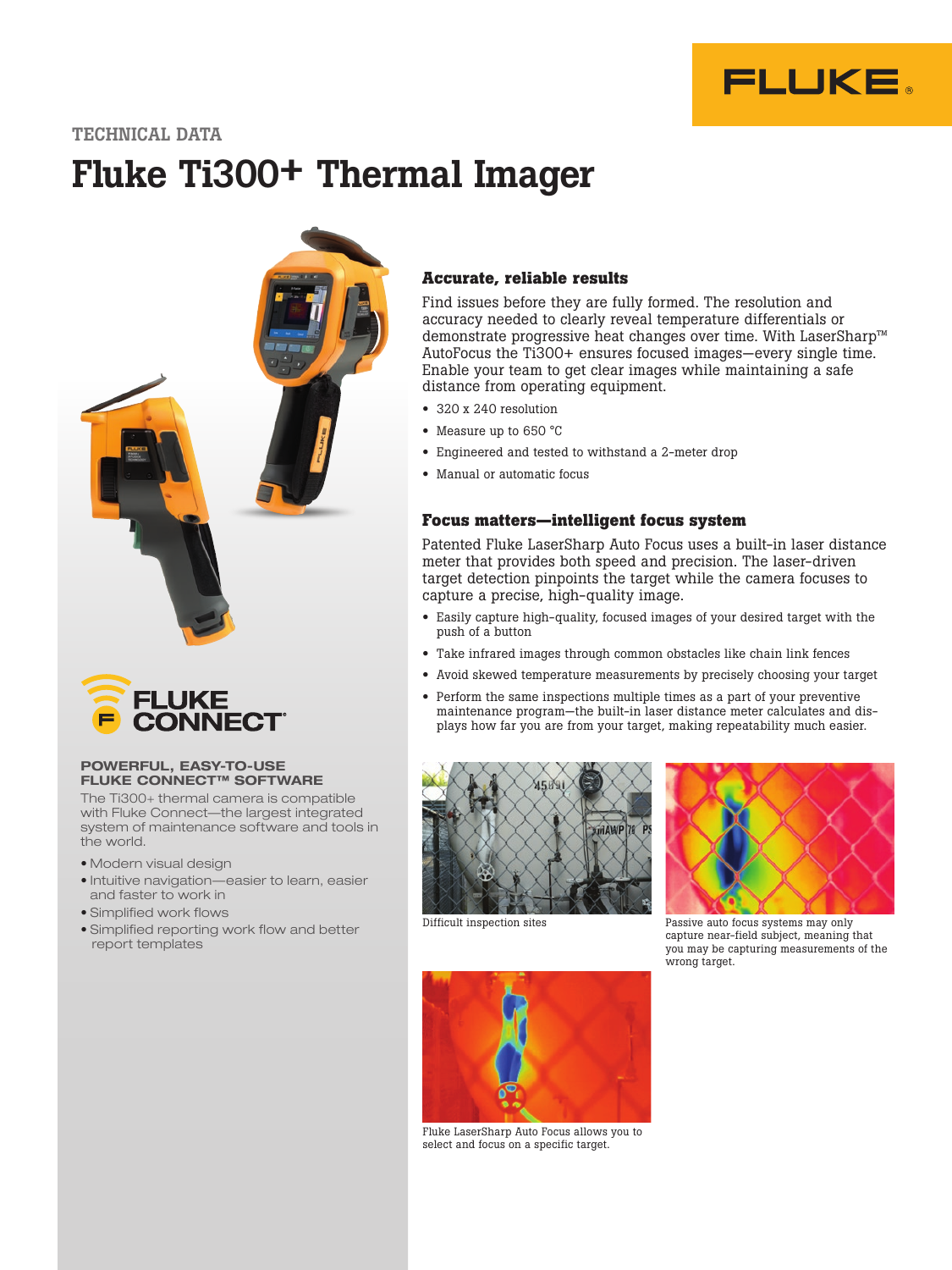

## Detailed specifications

|                                                    | Ti300+                                                                                                                                                               |
|----------------------------------------------------|----------------------------------------------------------------------------------------------------------------------------------------------------------------------|
| <b>Key Features</b>                                |                                                                                                                                                                      |
| Infrared resolution                                | 320 x 240 (76,800 pixels)                                                                                                                                            |
| SuperResolution™                                   | No                                                                                                                                                                   |
| IFOV with standard lens (spatial resolution)       | 1.85 mRad. D:S 532:1                                                                                                                                                 |
| Field of view                                      | 34° H x 24° V                                                                                                                                                        |
| Minimum focus distance                             | 15 cm (approx. 6 in)                                                                                                                                                 |
| MultiSharp™ Focus                                  | No                                                                                                                                                                   |
| LaserSharp™ Auto Focus                             | Yes, for consistently in-focus images. Every. Single. Time.                                                                                                          |
| Laser distance meter                               | Yes, calculates distance to the target for precisely focused images and displays distance on screen                                                                  |
| Advanced manual focus                              | Yes                                                                                                                                                                  |
| Wireless connectivity                              | Yes, to PC, iPhone® and iPad® (iOS 4s and later), Android™ 4.3 and up, and WiFi to LAN (where available)                                                             |
| Fluke Connect™ app compatible                      | Yes*, connect your camera to your smartphone, and images taken automatically upload to<br>the Fluke Connect app for saving and sharing                               |
| <b>Fluke Connect Assets</b>                        | Through the desktop, assign images to assets, easily compare measurement types in one location<br>and create reports.                                                |
| Fluke Connect instant cloud upload                 | Yes*, connect your camera to your building's WiFi network, and images taken automatically upload to the Fluke<br>Connect system for viewing on your smartphone or PC |
| Fluke Connect instant server upload                | No                                                                                                                                                                   |
| IR-Fusion™ technology                              | Yes, adds the context of the visible details to your infrared image                                                                                                  |
| Ruggedized touchscreen display                     | 3.5 inch (landscape), 640 x 480 LCD                                                                                                                                  |
| Ergonomic design                                   | Pistol-grip design for one-handed use                                                                                                                                |
| Thermal sensitivity (NETD)**                       | $\leq$ 0.075 °C at 30 °C target temp (75 mK)                                                                                                                         |
| Level and span                                     | Smooth auto and manual scaling                                                                                                                                       |
| Touchscreen adjustable level/span                  | Yes                                                                                                                                                                  |
| Fast auto toggle between manual and auto<br>modes  | Yes                                                                                                                                                                  |
| Fast auto-rescale in manual mode                   | Yes                                                                                                                                                                  |
| Minimum span (in manual mode)                      | $2.0 °C$ (3.6 °F)                                                                                                                                                    |
| Minimum span (in auto mode)                        | 3.0 °C (5.4 °F)                                                                                                                                                      |
| Built-in digital camera (visible light)            | 5MP                                                                                                                                                                  |
| Frame rate                                         | 60 Hz or 9 Hz versions                                                                                                                                               |
| Laser pointer                                      | Yes                                                                                                                                                                  |
| LED light (torch)                                  | Yes                                                                                                                                                                  |
| Digital zoom                                       | No                                                                                                                                                                   |
| Data storage and image capture                     |                                                                                                                                                                      |
| Extensive memory options                           | Removable 4 GB micro SD memory card, 4 GB internal flash memory, save to USB flash drive capability,<br>upload for permanent storage                                 |
| Image capture, review, save mechanism              | One-handed image capture, review, and save capability                                                                                                                |
| Image file formats                                 | bmp, jpeg, is2                                                                                                                                                       |
| Memory review                                      | Thumbnail and full screen review                                                                                                                                     |
| Software                                           | Full analysis and reporting software with access to the Fluke Connect system                                                                                         |
| Analyze and store radiometric data on a PC         | Yes                                                                                                                                                                  |
| Export file formats with Fluke Connect<br>software | Bitmap (.bmp), GIF, JPEG, PNG, TIFF                                                                                                                                  |
| Voice annotation                                   | 60 seconds maximum recording time per image; reviewable playback on camera,<br>optional Bluetooth headset available but not required                                 |
| IR-PhotoNotes™                                     | Yes - 2 images                                                                                                                                                       |
| Text annotations                                   | Yes. Including standard shortcuts as well as user programmable options                                                                                               |
| Video recording and formats                        | No                                                                                                                                                                   |
| Remote control operations                          | No                                                                                                                                                                   |
| Auto capture (temperature and interval)            | No                                                                                                                                                                   |
| MATLAB® and LabVIEW® tool boxes                    | No                                                                                                                                                                   |

\* Fluke Connect analysis and reporting software is available in all countries but Fluke Connect is not. Please check availability with your authorized Fluke distributor. \*\* Best possible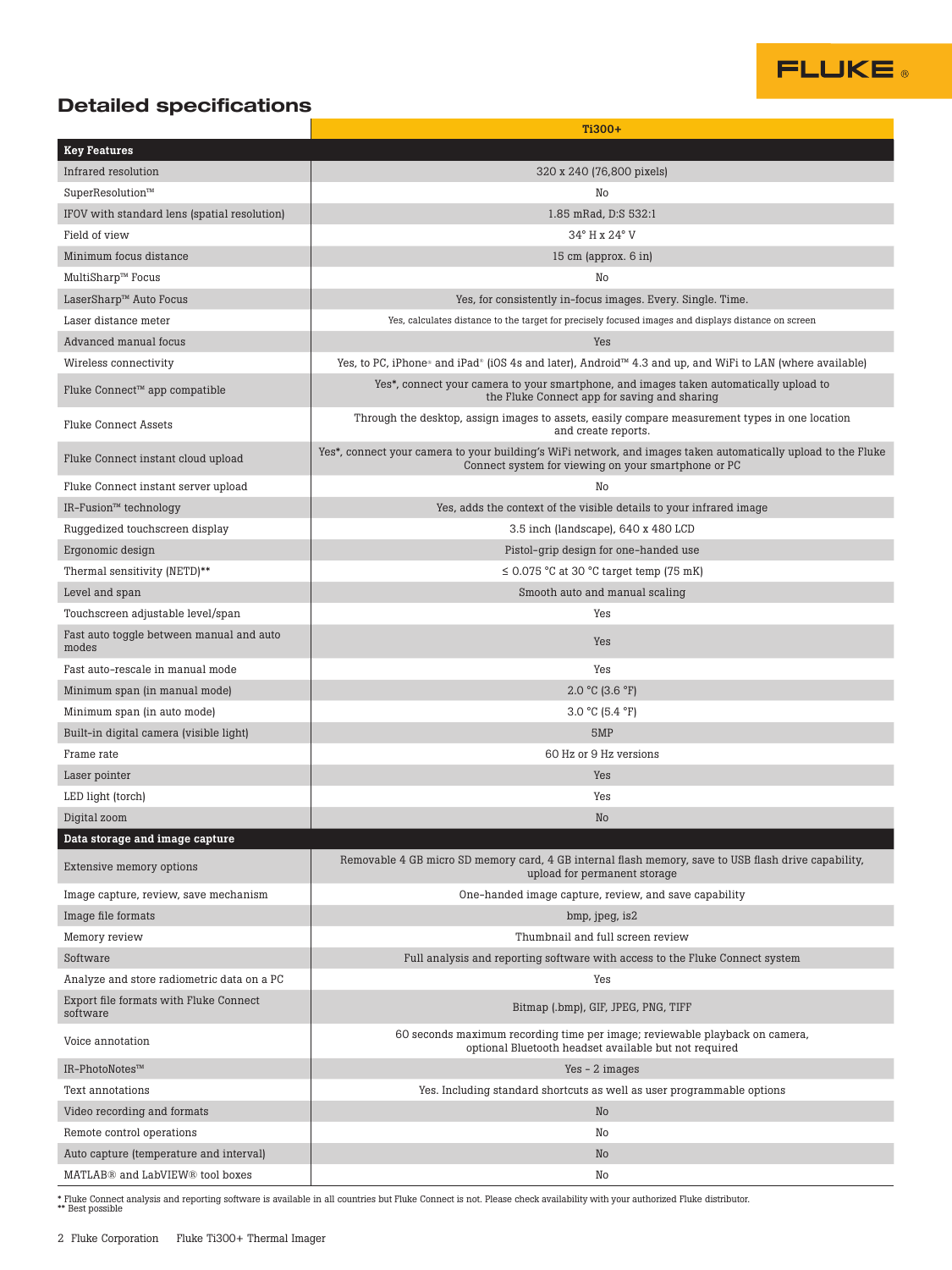

# Detailed specifications

|                                                                | Ti300+                                                                                                                                                                                       |
|----------------------------------------------------------------|----------------------------------------------------------------------------------------------------------------------------------------------------------------------------------------------|
| <b>Battery</b>                                                 |                                                                                                                                                                                              |
| Batteries (field-replaceable, rechargeable)                    | Two lithium ion smart battery packs with five-segment LED display to show charge level                                                                                                       |
| Battery life                                                   | 2-3 hours per battery (actual life varies depending on settings and usage)                                                                                                                   |
| Battery charging time                                          | 2.5 hours to full charge                                                                                                                                                                     |
| Battery charging system                                        | Two-bay battery charger or in-imager charging. Optional 12 V automotive charging adapter                                                                                                     |
| AC operation                                                   | AC operation with included power supply (100 V ac to 240 V ac, 50/60 Hz)                                                                                                                     |
| Power saving                                                   | User selectable sleep and power off modes                                                                                                                                                    |
| Temperature measurement                                        |                                                                                                                                                                                              |
| Temperature measurement range<br>(not calibrated below -10 °C) | -20 °C to 650 °C (-4 °F to 1,202 °F)                                                                                                                                                         |
| Accuracy                                                       | $\pm$ 2 °C or 2 % (at 25 °C nominal, whichever is greater)                                                                                                                                   |
| On-screen emissivity correction                                | Yes (both value and table)                                                                                                                                                                   |
| On-screen reflected background temperature<br>compensation     | Yes                                                                                                                                                                                          |
| On-screen transmission correction                              | Yes                                                                                                                                                                                          |
| Line temperature graph                                         | No                                                                                                                                                                                           |
| <b>Color palettes</b>                                          |                                                                                                                                                                                              |
| Standard palettes                                              | 9: Rainbow, Ironbow, Blue-Red, High Contrast, Amber, Amber Inverted, Hot Metal, Grayscale, Grayscale<br>Inverted                                                                             |
| Ultra contrast palettes                                        | 9: Rainbow, Ironbow, Blue-Red, High Contrast, Amber, Amber Inverted, Hot Metal, Grayscale, Grayscale<br>Inverted                                                                             |
| <b>Smart lenses</b>                                            |                                                                                                                                                                                              |
| Macro-25 micron lens: 25 MAC2                                  | Yes                                                                                                                                                                                          |
| 2 x telephoto lens: TELE 2                                     | Yes                                                                                                                                                                                          |
| 4 x telephoto lens: TELE4                                      | Yes                                                                                                                                                                                          |
| Wide angle lens: WIDE 2                                        | Yes                                                                                                                                                                                          |
| <b>General specifications</b>                                  |                                                                                                                                                                                              |
| Color alarms (temperature alarms)                              | High temperature, low temperature, and isotherms (within range)                                                                                                                              |
| Infrared spectral band                                         | $7.5 \mu m$ to 14 $\mu m$ (long wave)                                                                                                                                                        |
| Operating temperature                                          | $-10$ °C to 50 °C (14 °F to 122 °F)                                                                                                                                                          |
| Storage temperature                                            | $-20$ °C to 50 °C ( $-4$ °F to 122 °F) without batteries                                                                                                                                     |
| Relative humidity                                              | 10 % to 95 % non-condensing                                                                                                                                                                  |
| Center-point temperature measurement                           | Yes                                                                                                                                                                                          |
| Spot temperature                                               | Hot and cold spot markers                                                                                                                                                                    |
| User-definable spot markers                                    | No                                                                                                                                                                                           |
| User defined measurement boxes                                 | 1 expandable-contractible measurement box with MIN-MAX-AVG temp display                                                                                                                      |
| Hard case                                                      | Rugged, hard carrying case; soft transport bag                                                                                                                                               |
| Safety                                                         | IEC 61010-1: Overvoltage category II, Pollution Degree 2                                                                                                                                     |
| Electromagnetic compatibility                                  | IEC 61326-1: Basic EM environment. CISPR 11: Group 1, Class A                                                                                                                                |
| Australian RCM                                                 | IEC 61326-1                                                                                                                                                                                  |
| US FCC                                                         | CFR 47, Part 15 Subpart B                                                                                                                                                                    |
| Vibration                                                      | 0.03 g2/Hz (3.8 g), 2.5 g IEC 60068-2-6                                                                                                                                                      |
| Shock                                                          | 25 g, IEC 68-2-29                                                                                                                                                                            |
| Drop                                                           | Engineered to withstand 2 meter (6.5 feet) drop with standard lens                                                                                                                           |
| Size (H x W x L)                                               | 27.7 cm x 12.2 cm x 16.7 cm (10.9 in x 4.8 in x 6.5 in)                                                                                                                                      |
| Weight (battery included)                                      | $1.04$ kg $(2.3$ lb)                                                                                                                                                                         |
| Enclosure rating                                               | IEC 60529: IP54 (protected against dust, limited ingress; protection against water spray from all directions)                                                                                |
| Warranty                                                       | Two-years (standard), extended warranties are available                                                                                                                                      |
| Recommended calibration cycle                                  | Two-years (assumes normal operation and normal aging)                                                                                                                                        |
| Supported languages                                            | Czech, Dutch, English, Finnish, French, German, Hungarian, Italian, Japanese, Korean, Polish, Portuguese,<br>Russian, Simplified Chinese, Spanish, Swedish, Traditional Chinese, and Turkish |
| RoHS compliant                                                 | Yes                                                                                                                                                                                          |